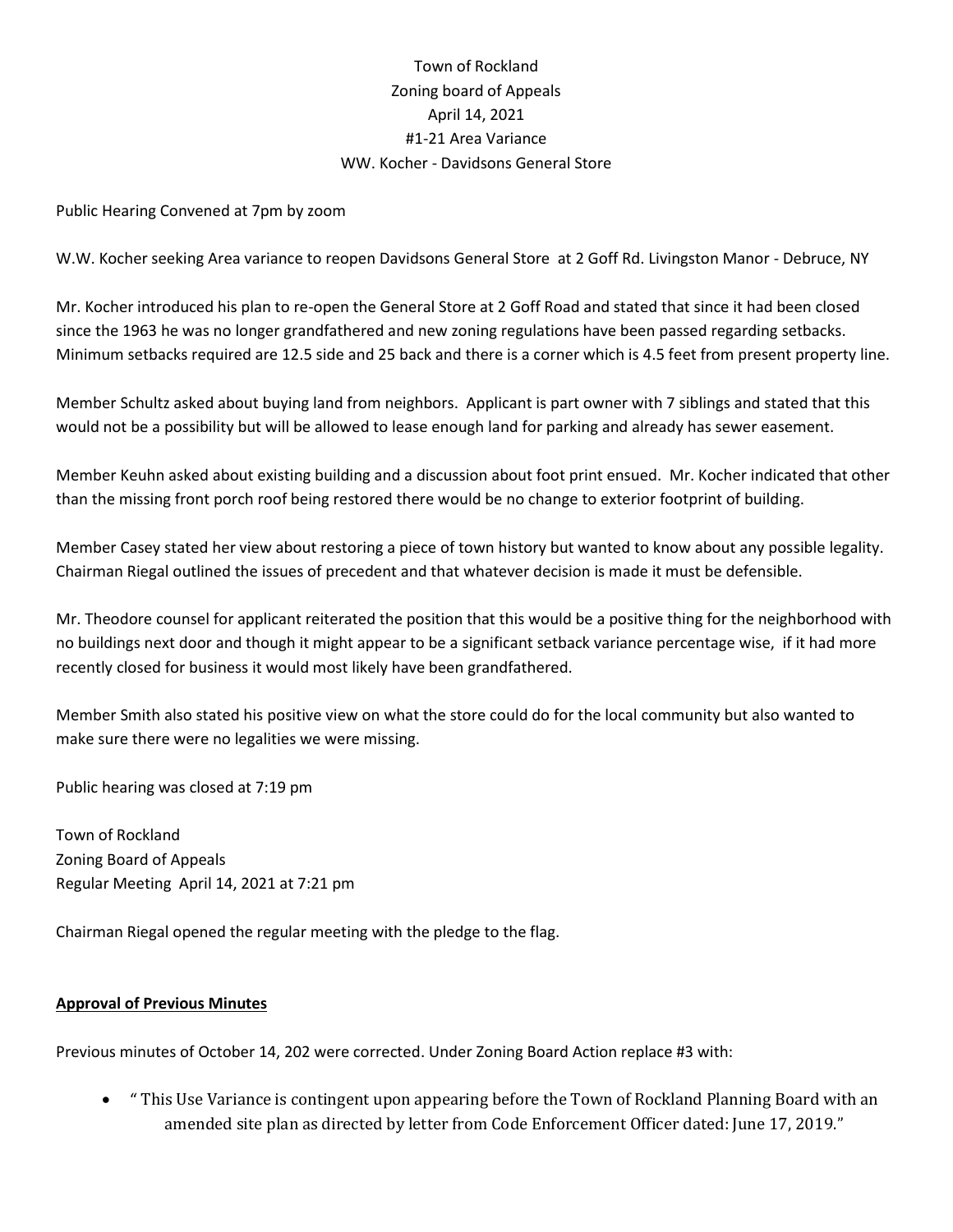Chairman Riegal stated that single event catering on private land mentioned in the current version #3 was discussed but it was already allowed before the variance was applied for. This will line up with the letter of finding issued by the Chair to the applicant dated 10/15/20.

Motioned made and seconded to correct the minutes and by unanimous consent the previous minutes were approved as corrected and amended.

### **Case Review discussion**

Continued discussion regarding leased property next door showing on the site plan. After a vigorous discussion regarding the setback rules and possible precedents All members felt that this project was a positive one though there was some concern that precedent could be set.

Chairman Riegal stated that all decisions of the ZBA need to be defendable and if an applicant were to approach the board in the future and want the same set back in the RC district they would have to meet the same criteria:

His decision to vote for granting the variance was based upon the following:

- 1. It is an existing Structure not one to be built
- 2. There is well documented Historical value to the building tearing it down would destroy one more part of Town of Rockland History
- 3. The historical use of the building is the same as requested purpose (though use was abandoned before new zoning)
- 4. Side or Back? Corner is the point of measurement as there is no lateral parallel point of measurement.
- 5. Pentagonal shape of lot inherited by Davidson and Kocher so this situation is not of the applicant's making.
- 6. Will be generating sales tax and service to the community.
- 7. The particular service is sorely needed and requested by the community
- 8. There exists no building next door and, in fact there is a linkage with right of ways for parking, deliveries and easements for leach field with contiguous property on the site plan and this would be part of any granting of the variance.
- 9. Overwhelming community support (Close to 100 signatories to various letters and emails) not one opposed.

CEO Gabbard did raise a point that even though the corner of the building is 4.5 feet there are still definable front and back set-backs in the code even with non-parallel lot lines.

A discussion ensued regarding the building codes as it related to a necessary fire wall between the building and the home next door but that this would not impact the footprint. It was agreed that our purview of this case is the set back issue only and that any other issues would be addressed by the Planning Board and the Building Inspector.

With no further discussion the Board moved into the **Standard of Review process.**

# **ZBA: Standard of Review: Area Variance**

**Zoning Board of Appeals must balance the benefit to the applicant versus detriment to the health, safety and welfare of the neighborhood. The burden of proof lies with the applicant. Factors to be assessed:**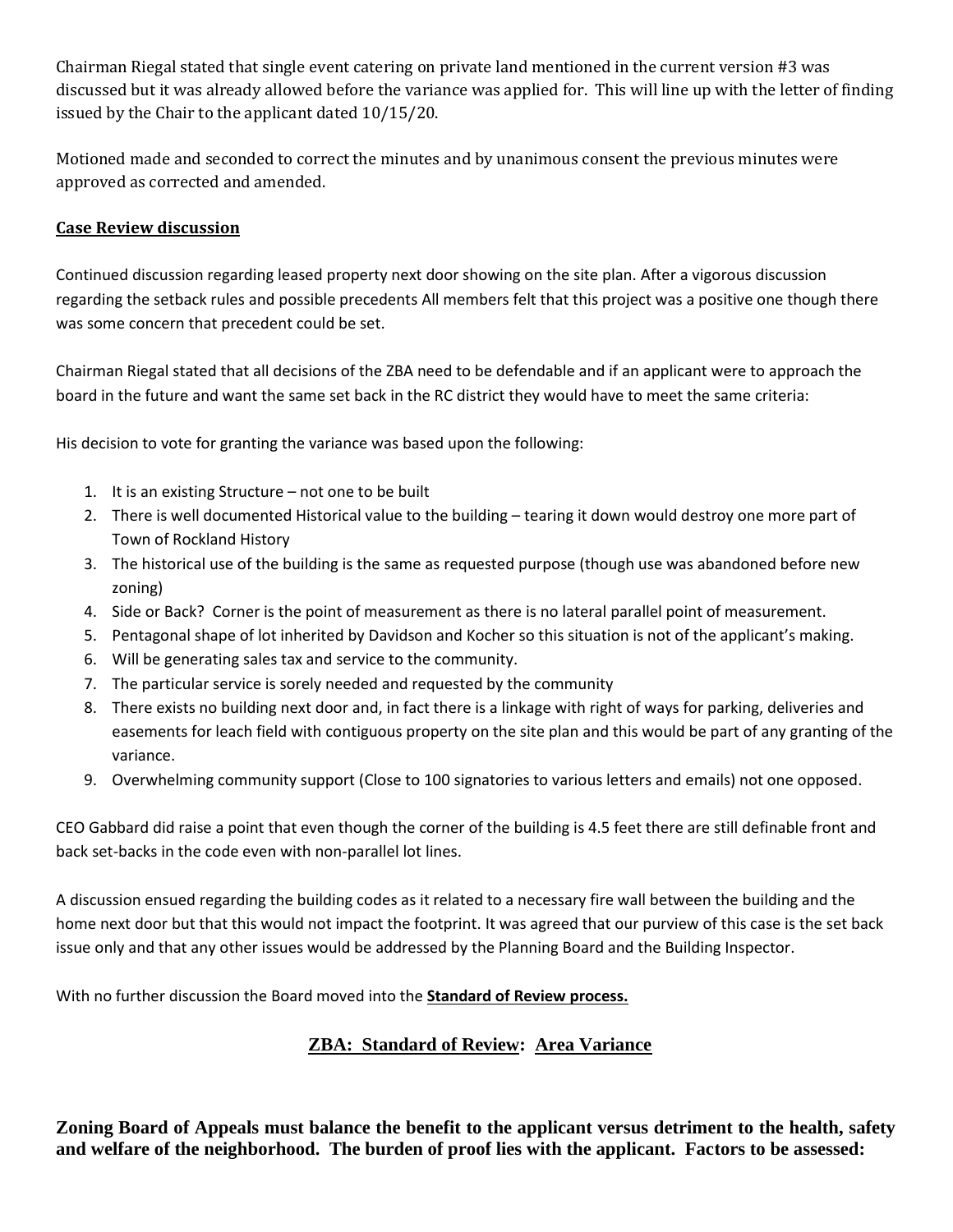**1. Whether an undesirable change will be produced in the character of the neighborhood or a detriment to nearby properties will be created by the granting of the area variance.**

**Discussion**: On the contrary, the change will be a positive one with the addition to the neighborhood of a restored and functioning piece of town history.

**Resolution:** There will be no undesirable change produced by granting this variance

 **By \_\_\_\_\_\_\_\_A. Riegal\_\_\_\_\_\_\_\_\_ Seconded \_\_\_\_E. Casey\_\_\_\_\_\_\_\_\_**

**Roll Call Vote: Perry Kuehn – Yes Sheila Schultz – Yes Emily Casey – Yes Arthur Riegal – Yes Daniel Smith - Yes**

**2. Whether the benefit sought by the applicant can be achieved by some method, feasible for the applicant to pursue, other than an area variance.**

**Discussion:** Not unless this historical building is torn down and rebuilt aligning with set back and lot lines.

**Resolution:** No other method is feasible for the applicant to pursue this project other than this area variance

 **By \_\_\_\_\_\_\_\_\_\_\_P. Keuhn\_\_\_\_\_\_\_\_\_\_ Seconded \_\_\_\_\_\_\_D. Smith\_\_\_\_\_\_\_\_\_**

**Roll Call Vote: Perry Kuehn – Yes Sheila Schultz – Yes Emily Casey – Yes Arthur Riegal – Yes Daniel Smith - Yes**

#### **3. Whether the requested area variance is substantial.**

**Discussion:** Since the change in zoning laws for the RC district this does constitute and substantial changing greater than the 50% relief typically granted

**Resolution:** The area variance is substantial

 **By \_\_\_\_A. Riegal\_\_\_\_\_\_\_\_\_\_\_\_\_ Seconded \_\_\_S. Schultz\_\_\_\_\_\_\_\_\_\_\_**

**Roll Call Vote: Perry Kuehn – Yes Sheila Schultz – Yes Emily Casey – Yes Arthur Riegal – Yes Daniel Smith - Yes**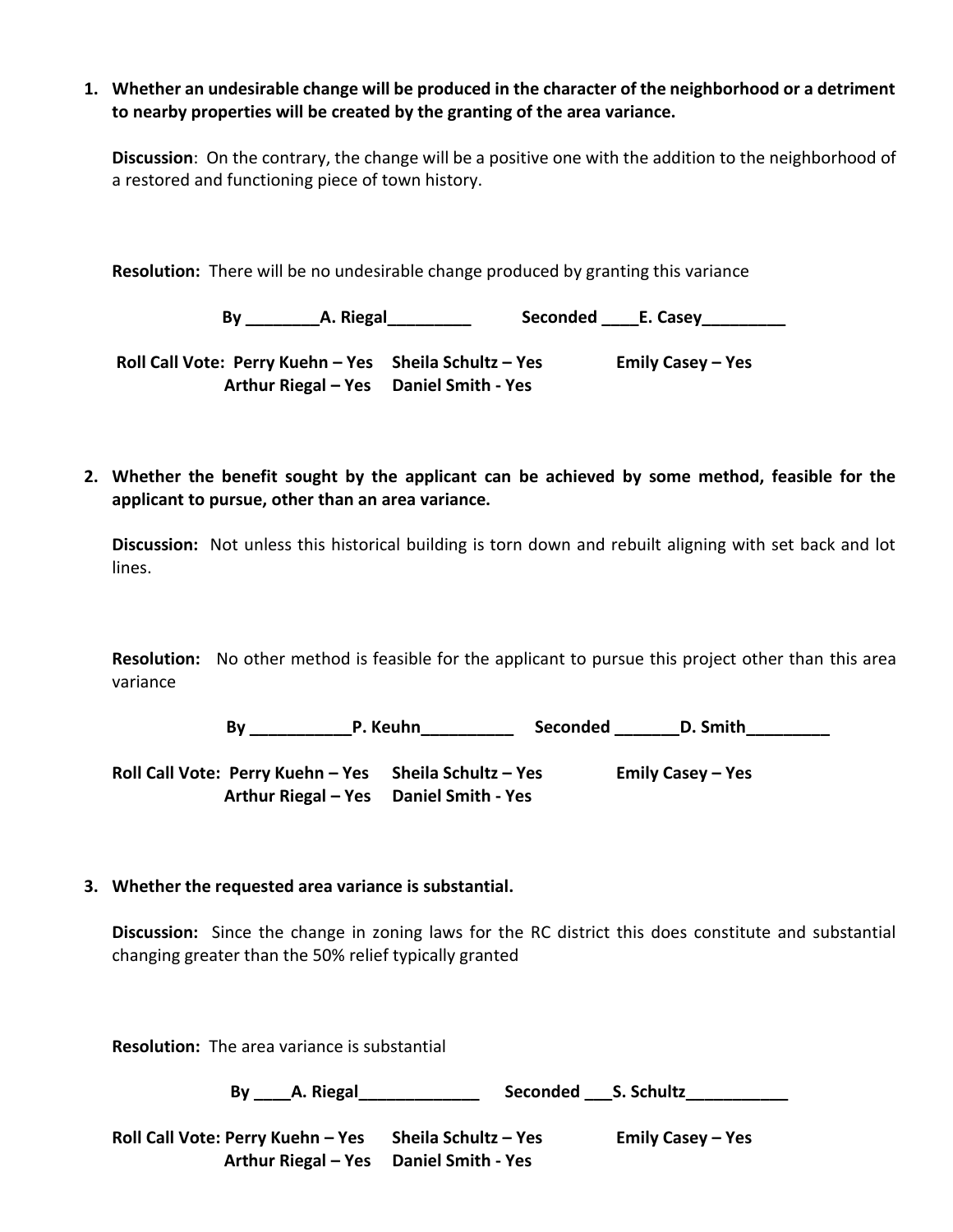## **4. Whether the proposed variance will have an adverse effect or impact on the physical or environmental conditions in the neighborhood or district.**

 **Discussion:** As previously discussed the variance and resulting project will have a positive impact on the physical neighborhood athletics and will have no adverse environmental impact.

**Resolution:** No adverse effect or impact on the physical or environmental conditions in the neighborhood or district.

**By** A. Riegal **Reserve A. Riegal** Seconded P. Kuehn

**Roll Call Vote: Perry Kuehn – Yes Sheila Schultz – Yes Emily Casey – Yes Arthur Riegal – Yes Daniel Smith - Yes**

**5. Whether the alleged difficulty was self-created, which consideration shall be relevant to the decision of the Board of Appeals, but shall not necessarily preclude the granting of the area variance.**

Discussion: Since the survey was based upon records dating back to the 19<sup>th</sup> century and predate even the previous owner the setback issue was not self-created.

**Resolution:** The difficulty was not self-created

By A. Riegal **Seconded** P. Keuhn

**Roll Call Vote: Perry Kuehn – Yes Sheila Schultz – Yes Emily Casey – Yes Arthur Riegal – Yes Daniel Smith - Yes**

**Zoning Board Action**

| Approve | Denv | Approve with conditions (below) ____ X_____ |  |
|---------|------|---------------------------------------------|--|
|---------|------|---------------------------------------------|--|